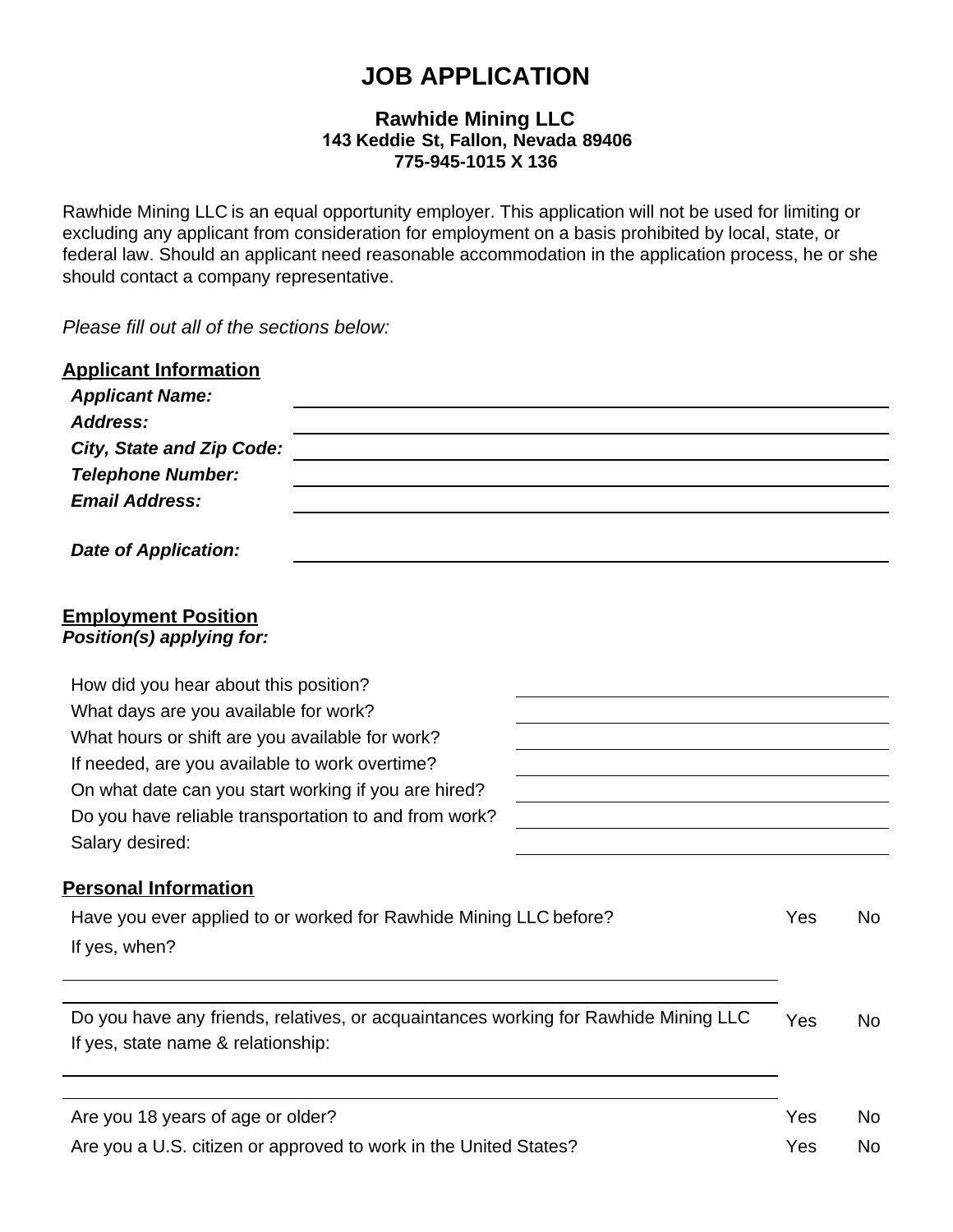What document can you provide as proof of citizenship or legal status?

| Will you consent to a mandatory controlled substance test?                  | Yes | No. |
|-----------------------------------------------------------------------------|-----|-----|
| Do you have any condition which would require job accommodations?           | Yes | No. |
| If yes, please describe accommodations required below.                      |     |     |
|                                                                             |     |     |
| Have you ever been convicted of a criminal offense (felony or misdemeanor)? | Yes | No. |

|  | If yes, please state the nature of the crime(s), when and where convicted and disposition of the case: |  |  |
|--|--------------------------------------------------------------------------------------------------------|--|--|
|  |                                                                                                        |  |  |

*(Note: No applicant will be denied employment solely on the grounds of conviction of a criminal offense. The date of the offense, the nature of the offense, including any significant details that affect the description of the event, and the surrounding circumstances and the relevance of the offense to the position(s) applied for may, however, be considered.)*

## **Job Skills/Qualifications**

Please list below the skills and qualifications you possess for the position for which you are applying:

*(Note: Rawhide Mining LLC complies with the ADA and considers reasonable accommodation measures that may be necessary for eligible applicants/employees to perform essential functions. It is possible that a hire may be tested on skill/agility and may be subject to a medical examination conducted by a medical professional. )*

# **Education and Training**

#### **High School**

| Name | City.<br>State)<br>Location | Year (<br>Graduated | Earned<br>Dearee ' |
|------|-----------------------------|---------------------|--------------------|
|      |                             |                     |                    |

#### **College/University**

| Name | Location (City<br>State) | <b>Year Graduated</b> | Degree Earned |
|------|--------------------------|-----------------------|---------------|
|      |                          |                       |               |

#### **Vocational School/Specialized Training**

| Name | Location (City, State) | Year Graduated | Degree Earned |
|------|------------------------|----------------|---------------|
|      |                        |                |               |

**Military:**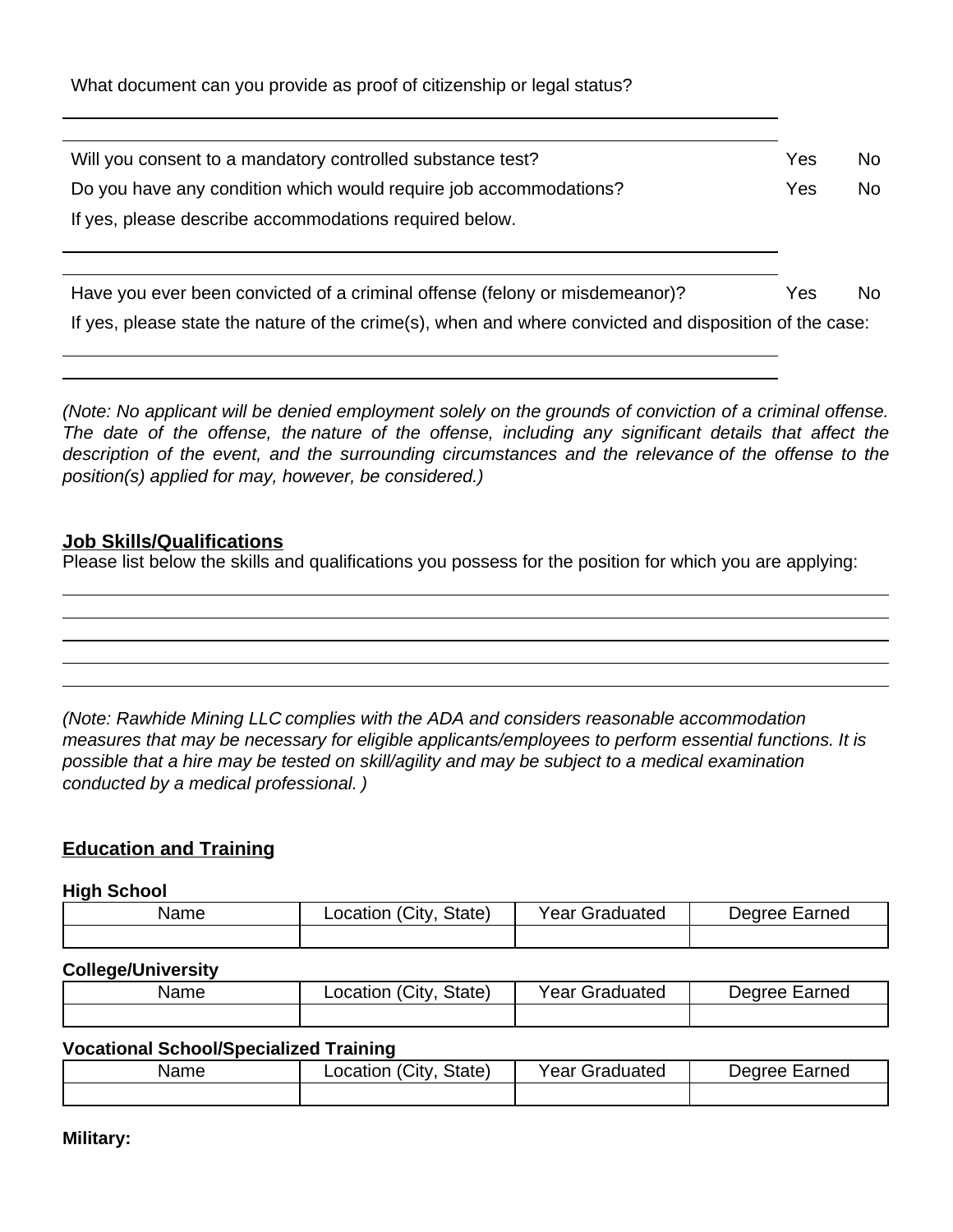Are you a member of the Armed Services?

What branch of the military did you enlist<sup>®</sup> What was your military rank when discha How many years did you serve in the military

| 2      |  |
|--------|--|
| rged?  |  |
| itary? |  |
|        |  |

What military skills do you possess that would be an asset for this position?

## *Previous Employment* **Employer Name:**

Job Title: Supervisor Name: Employer Address: City, State and Zip Code: Employer Telephone: Dates Employed: Reason for leaving:

#### **Employer Name:**

| Job Title:                |
|---------------------------|
| <b>Supervisor Name:</b>   |
| <b>Employer Address:</b>  |
| City, State and Zip Code: |
| Employer Telephone:       |
| Dates Employed:           |
| Reason for leaving:       |

#### **Employer Name:**

Job Title: Supervisor Name: Employer Address: City, State and Zip Code: Employer Telephone: Dates Employed: Reason for leaving:

#### *References*

Please provide 3 personal and professional reference(s) below:

| Reference | <b>Contact Information</b> |
|-----------|----------------------------|
|           |                            |
|           |                            |
|           |                            |

*Additional Information:*